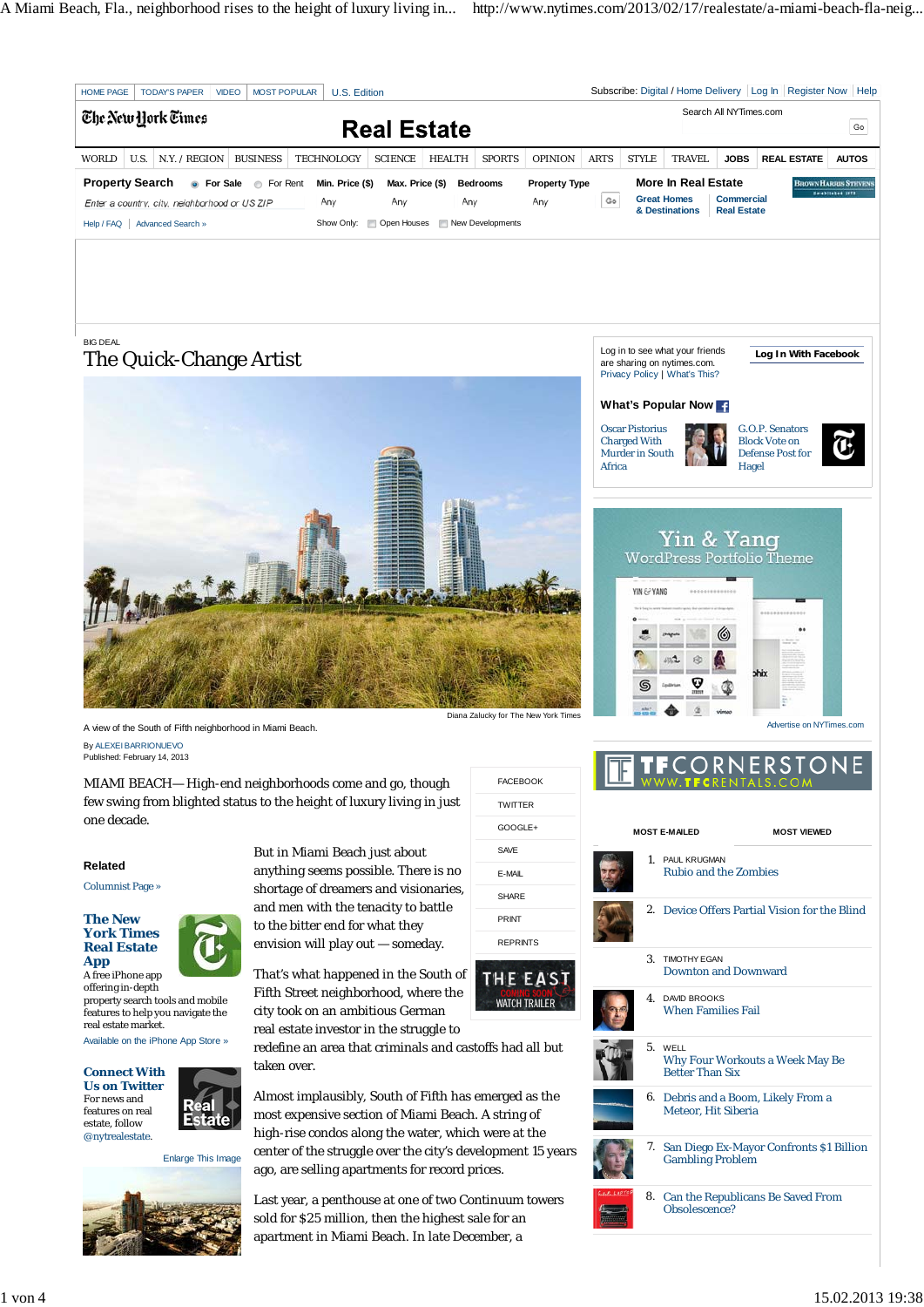Diana Zalucky for The New York Times The South of Fifth area in Miami Beach has high-rises along the water and low-rises in the center.

Enlarge This Image



Diana Zalucky for The New York Times A penthouse at Ocean House is on the market for \$18.5 million.



City of Miami Beach Historical Archives Miami Beach in 1964.

penthouse at the neighboring Icon tower sold for just under \$21 million, a record for a bay-facing apartment in the city. A lower-rise 50-unit development, One Ocean, has yet to start construction, but has only three apartments that are not spoken for.

Today the area's streets are clean, the vagrants are gone and the lower-lying Art Deco buildings the city fought to preserve by establishing a historic district have been upgraded. More than a dozen restaurants, including several considered the most exclusive in Miami Beach, have opened in the neighborhood, which is also home to the 18-acre South Pointe Park.

Of all the high-end stories of rapid urban renewal and massive accumulation of wealth I have encountered around the world in the past year, the area South of Fifth Street stands out for the sheer pace of its transformation.

"What happened there in less than a decade is absolutely mind-boggling," said William Cary, the city's assistant planning director, who drew up the historic district.

Dating to 1912, South of Fifth Street was the first subdivision of Miami Beach to be developed. The brothers

James and John Lummus set out to create an affordable seaside community for the "proletariat," Mr. Cary said. They plotted lots 50 feet wide, small enough that even people with modest incomes could afford to buy land and build homes, Mr. Cary said.

The area served as the industrial and transportation hub of the city back then, with railyards and oil tanks.

Buildings of three stories or less continued to be built in an Art Deco style until 1954 when the Fontainebleau Hotel opened farther north. With 1,504 rooms and multiple restaurants, theaters, arcades and coffee shops, it began to "suck all the energy out of South Beach," Mr. Cary said.

South of Fifth became desolate. Conditions worsened after 1980, when the Mariel boatlift dropped 125,000 Cubans in Florida. South of Fifth was disproportionately affected, city officials said. The area became known for drug dealing, and the streets were considered unsafe at night. It decayed into a zone of abandoned warehouses, seedy efficiency hotels and boarded-up properties. Mr. Cary recalled seeing vagrants living in the then-vacant Brown's Hotel on Ocean Drive, lighting the rooms with candles.

Then, while on vacation in early 1992, Thomas Kramer, a German businessman, took a helicopter ride over South Beach and had a vision: to create a version of New York's Battery Park City on the southern tip of Miami Beach.

Before German reunification, Mr. Kramer had started a fund to invest in East German real estate. The fund soon went bankrupt. But he had also married into a wealthy German family.

With a reputation for knowing how to get things done quickly, Mr. Kramer spent more than \$100 million to buy real estate in Miami Beach, including 45 acres south of Fifth Street. The area was then called South Pointe; it still had a dog track, and the dilapidated buildings served as chic locations for fashion model shoots.

"Everyone thought he was crazy," said Saul Gross, the president of Streamline Properties and then a city commissioner. "He wanted to buy whatever he could, and he was willing to pay whatever people were asking; he wasn't even negotiating."

Mr. Kramer invited 11 architectural firms to develop plans for the area. After six days of discussions, "Miami Beach's original city center was ready for its most spectacular facelift," he said.

But Mr. Kramer was not a developer by trade, and after starting work on the Portofino Tower, he ran into financing problems. In 1995 he turned to Jorge Pérez of the Related Group, a developer who had been focusing on building affordable living units. Mr. Pérez eventually bought 22.5 acres in the South Pointe area from Mr. Kramer for \$125 million,

|                                                                                                                   | 9. THE STONE<br><b>Try a Little Tenderness</b>                                                       |                              |                                                                             |
|-------------------------------------------------------------------------------------------------------------------|------------------------------------------------------------------------------------------------------|------------------------------|-----------------------------------------------------------------------------|
| 10.                                                                                                               | <b>GAIL COLLINS</b>                                                                                  | The State of the 4-Year-Olds |                                                                             |
| Go to Complete List »                                                                                             |                                                                                                      |                              | Show My Recommendations                                                     |
|                                                                                                                   | <b>Social Media Firms Move to</b><br><b>Capitalize on Popularity in</b>                              |                              |                                                                             |
| <b>Middle East</b>                                                                                                |                                                                                                      |                              |                                                                             |
| Also in World News<br>Seeking Redress for a Mother's Life in a Workhouse<br>'How to Build a Country From Scratch' |                                                                                                      |                              |                                                                             |
| The New York Times   International Herald Tribune                                                                 |                                                                                                      |                              |                                                                             |
| <b>ADVERTISEMENTS</b>                                                                                             |                                                                                                      |                              |                                                                             |
| Weichert.com<br>for Sale, and Mortgages.                                                                          | <b>Realtors, Real Estate Listings, Homes</b>                                                         |                              | Subscribe<br>to the IHT<br><b>ORDER NOW</b><br>International Nevald Gribune |
|                                                                                                                   | PRESIDENTS DAY SALE<br>50% FOR 16 WEEKS<br>ON A TIMES SUBSCRIPTION                                   |                              | The New York Times<br><b>CLICK HERE</b><br>OFFER ENDS 2/19                  |
|                                                                                                                   |                                                                                                      |                              |                                                                             |
|                                                                                                                   |                                                                                                      |                              |                                                                             |
| Ads by Google                                                                                                     |                                                                                                      |                              | what's this?                                                                |
| www.lieferheld.de                                                                                                 | <b>Online Essen bestellen</b><br>Neu mit Lieferheld: Einfach PLZ<br>eingeben und Lieferdienst finden |                              |                                                                             |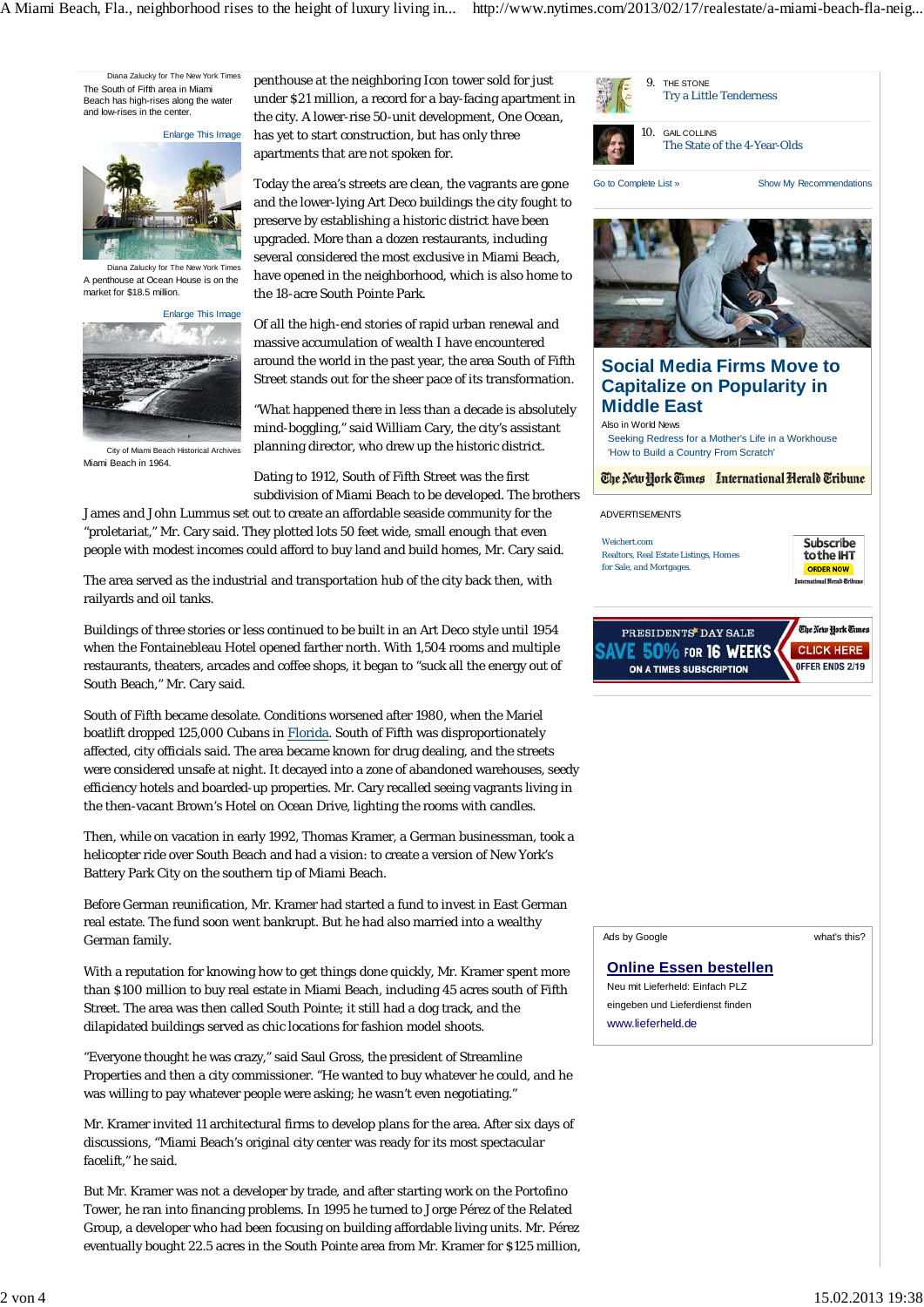re-branding it South of Fifth. The one parcel Mr. Pérez missed out on was where a Coast Guard station had been. Mr. Kramer sold that to Bruce Eichner, the New York developer, and it became the site of Continuum Towers.

Back then there were no height restrictions. When Mr. Kramer and developers like Donald J. Trump — who in the mid-1990s proposed a 100-story hotel-casino with residences where the Continuum now stands — announced plans to fill the area with large condo towers, residents began to react. A "Save Miami Beach" campaign resulted in a referendum to rein in uncontrolled development.

While Mr. Kramer saw the older buildings as a slum not worth saving, city officials created a historic district in 1996 to protect the low-rise Art Deco structures at a remove from the beach. The referendum passed in 1997 and put in place height restrictions for future developments.

Mr. Cary gerrymandered the historic district around half a dozen towers that had already been approved, including the Murano, the Apogee and the Icon. Mr. Pérez developed all of them. He also has the last site left for development, on which he plans a 32-residence condo at prices expected to average \$3 million.

In the end the towers gave the neighborhood a distinctive character. Some residents gripe that more infrastructure — like grocery stores — is still needed, but the increase in prices is stunning. Consider that in the mid-1990s it was still possible to buy a one-bedroom on Ocean Drive for under \$100,000. Today finding something for under \$1 million — in a new development, certainly — would be a feat.

Before construction finished in 2002, the Continuum's south tower was selling apartments for \$650 a square foot. Recently units there have been averaging more than \$1,500 a square foot, with penthouses selling for over \$3,000 a square foot, said Dora Puig, a broker with PuigWerner. Ms. Puig has Mr. Eichner's penthouse on the market for \$39 million.

Even lower-lying developments that once struggled are now luxury properties South of Fifth. Ocean House, expanded from an Art Deco building on Ocean Drive, has become an exclusive enclave that Ms. Puig likened to the Hamptons, with private beach access and cozy sitting rooms. iStar Financial took it over during the downturn when sales were slow.

Ms. Puig is selling the seventh-floor Ocean House penthouse owned by the restaurateur Myles Chefetz for \$18.5 million. Mr. Chefetz, a New Jersey native, has opened several restaurants in the neighborhood, including Prime One Twelve, Big Pink and Prime Italian, as well as the Prime Hotel.

Ocean House is just half a block from two of Mr. Chefetz's restaurants. He bought the 4,176-square-foot penthouse for \$7.2 million in 2009. He said he spent three years and \$5 million renovating it. Features include 5,200 square feet of outdoor space with a pool area and an outdoor kitchen with eight Viking refrigerators and wine chillers. Not to mention the \$14,000 "bird-suppression" system — a fancy term for a rotating reflective device meant to protect the deck from droppings.

It's another stunning example of the neighborhood's turnaround, and a far cry from the Lummus brothers' original vision. In the Miami Beach of 2013, Mr. Cary concluded, "the proletariat can no longer afford to live" south of Fifth Street.

A version of this article appeared in print on February 17, 2013, on page RE1 of the New York edition with the headline: The Quick-Change Artist .

Miami Beach (Fla)

SAVE E-MAIL SHARE



**News and commentary with a global voice. Switch to the Global Edition**

## **Get Free E-mail Alerts on These Topics**

Real Estate and Housing (Residential)

High Net Worth Individuals